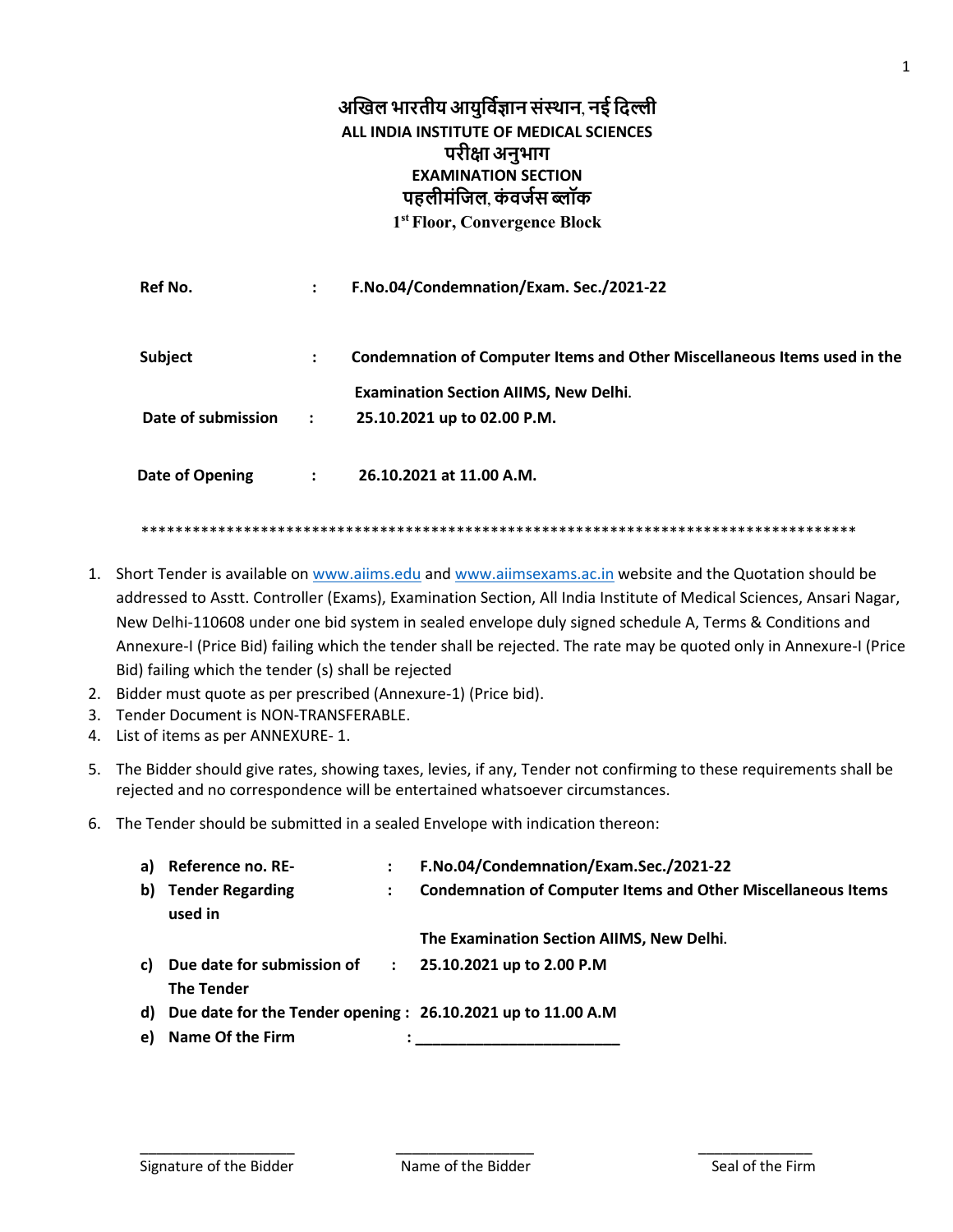- 7. The tender forms be clearly filled in ink legibly or type written giving full address of the bidder. The bidder should quote in figures as well as in words the rates/amount tendered by himself. Alteration/overwriting unless legible attested by the Bidder, shall disqualify the Bidder. The tender should be signed by the Bidder himself or his authorized agent on his/their behalf (Authorization may be enclosed, if applicable).
- 8. The EMD amounting **to Rs.1000/-** in the form of Demand Draft; forwarding letter undertaking **(schedule-'A')** with General Terms and Conditions and Price Bid ne Sealed in one Envelope as mentioned in point No.5and be submitted before the last date of submission of tender at Examination Section, 1<sup>st</sup> Floor, Convergence Block, AIIMS, Ansari Nagar, New Delhi-110608 failing which the tender shall be rejected.
- 9. The Bidder should take care that the rates and amount are written in such a way that interpolation is not possible no blanks should be left which would otherwise make the tender rejected.
- 10. EACH TENDER SHOULD BE ACCOMPANIED WITH AN EMD/BID SECURITY AMOUNTING TO **Rs.1000/-** (RUPEES ONE THOUSAND ONLY) IN THE FORM OF DEMAND DRAFT/BANK GUARANTEE DRAWN IN FAVOUR OF **"DIRECTOR, AIIMS, NEW DELHI"** AND THE SAME SHOULD BE FROM ANY NATIONALIZED BANK, FAILING WHICH THE TENDER SHALL NOT BE CONSIDERED FOR ACCEPTANCE AND WILL BE OUTRIGHTLY REJECTED, CHEQUE/FDR IS NOT ACCEPTABLE AT ALL. THE EMD/BID SECURITY DEPOSITED AGAINST OTHER TENDER CANNOT BE ADJUSTED OR CONSIDERED FOR THIS TENDER. NO INTEREST IS PAYABLE ON EMD/BID SECUTITY. THE EMD OF SUCCESSFUL FIRM/BIDDER WILL ONLY BE RETURNED AFTER AUCTION THE AWARDED AND NOT ADJUSTED IN THE BID AMOUNT. HOWEVER, THE EMD OF OTHER UNSUCCESSFUL BIDDER WILL IMMIDIATELY BE RETURNED JUST AFTER AWARDING THE WORK.
- 11. Space should be left clear after lifting their belongings by the approved vender failing which EMD/bid security will be forfeited.
- 12. Successful Tenderers shall have to lift the Condemned goods within Seven (7) working days of the issue of offer letter subject to submission of full payment by the bidder, during working days (i.e. up to 5.00 p.m. on all working days and upto 12.00 noon on Saturday) failing which a ground rent @ Rs. 1000/- per day will be charged till the final lifting of the goods by bidder. No shifting will be permitted on Sundays and Govt. Holiday, selected parties (highest bidder) shall be allowed to lift or load condemned Vehicle only after issue of gate pass by the Examination Section, AIIMS.
- 13. Firm shall furnish a copy of Firm's registration along with a certificate on their firm's letter head stating that up-to date returns has been filled and there no dues with the concerned department. Firm will also submit the copies of such returns (latest) submitted to the department on the trade & Taxes. Otherwise the tender shall be rejected.
- 14. Firm shall include a copy of Firm's registration, Pan Card, GST No. Tender acceptance letter (certified copy) etc.
- 15. Force majeure will be accepted on adequate proof thereof.
- 16. The Director, AIIMS, New Delhi reserve the right to cancel/ reject full or any part of the tender which does not fulfill the terms and conditions stipulated in the limited tender.

\_\_\_\_\_\_\_\_\_\_\_\_\_\_\_\_\_\_\_ \_\_\_\_\_\_\_\_\_\_\_\_\_\_\_\_\_ \_\_\_\_\_\_\_\_\_\_\_\_\_\_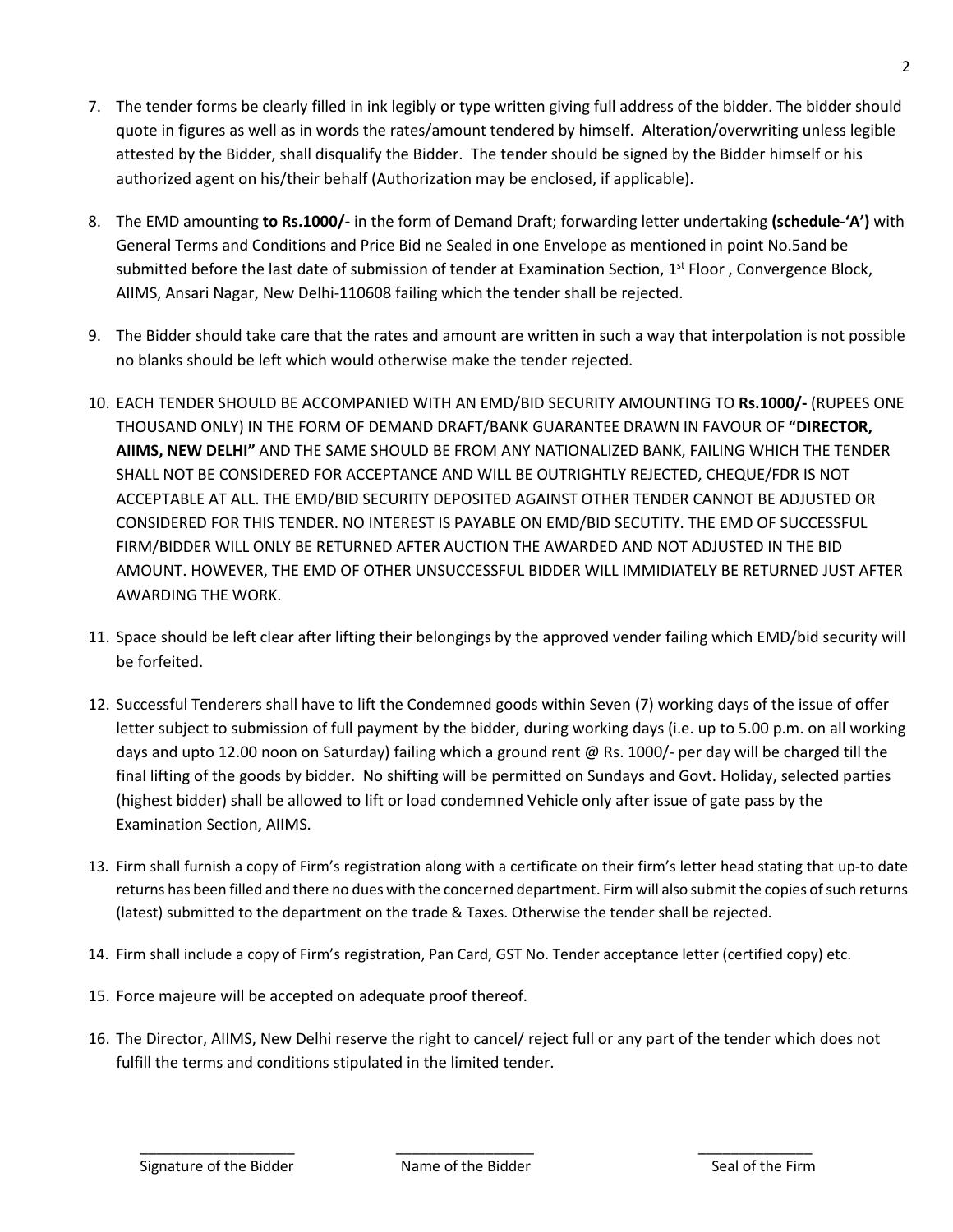- 17. Bidders submitting, tenders would be considered to have considered and accepted all the terms & conditions. No inquiry verbal or written shall be entertained in r/o acceptance or rejections of the tender.
- 18. Any action on the part of the Bidders to influence anybody in the said Institute will be taken as an offence. He will not be allowed to participate in the tender inquiry and his tender will not be opened.
- 19. The selected tenderers shall have to start lifting of awarded items on the very next working day after depositing full bid amount failing which the EMD will be forfeited.
- 20. Any damage to the property of the AIIMS if noticed, due to the fault of the successful bidder during lifting the items shall be recovered from the said firm and the decision of the Director, AIIMS, New Delhi shall be binding on the bidder.
- 21. Decision of the Director, AIIMS, New Delhi, will be final on all issue/Objection, and no inquiry will be entertained after tender opening.
- 22. Inspection of the Condemnation of Machinery & Equipment will be done only by the prospective bidders between 11.00 A.M. to 03.00 P.M. on dated 24.10.21 & 25.10.21.
- 23. Tender by Tele-Fax/telegram/fax/e-mail will not be accepted.
- 24. THYE BIDDER IS ADVISED TO QUOTE THEIR RATES INCLUSIVE OF ALL TAXES & EXPENSES, AS APPLICABLE IN THE ANNEXURE-I (Price Bid). ALL THE LIABILITIES REGARDING TAXES/LEVIES WILL BE UPON THE SUCCESSESFUL BIDDER ONLY.
- 25. The quoted rates of highest bidder may be utilized other departments of AIIMS with mutual understanding.
- 26. Any tenderer/ Supplier giving false information shall be disqualified and removed from the list of approved vendors. No business, henceforth, will be done with the firm.
- 27. The court at Delhi will have the jurisdiction to try any matter, dispute or reference between the parties arising out of the contract. It is specifically agreed that no court outside and other court shall have jurisdiction in the matter

Sd/-

Asstt. Controller (Exams)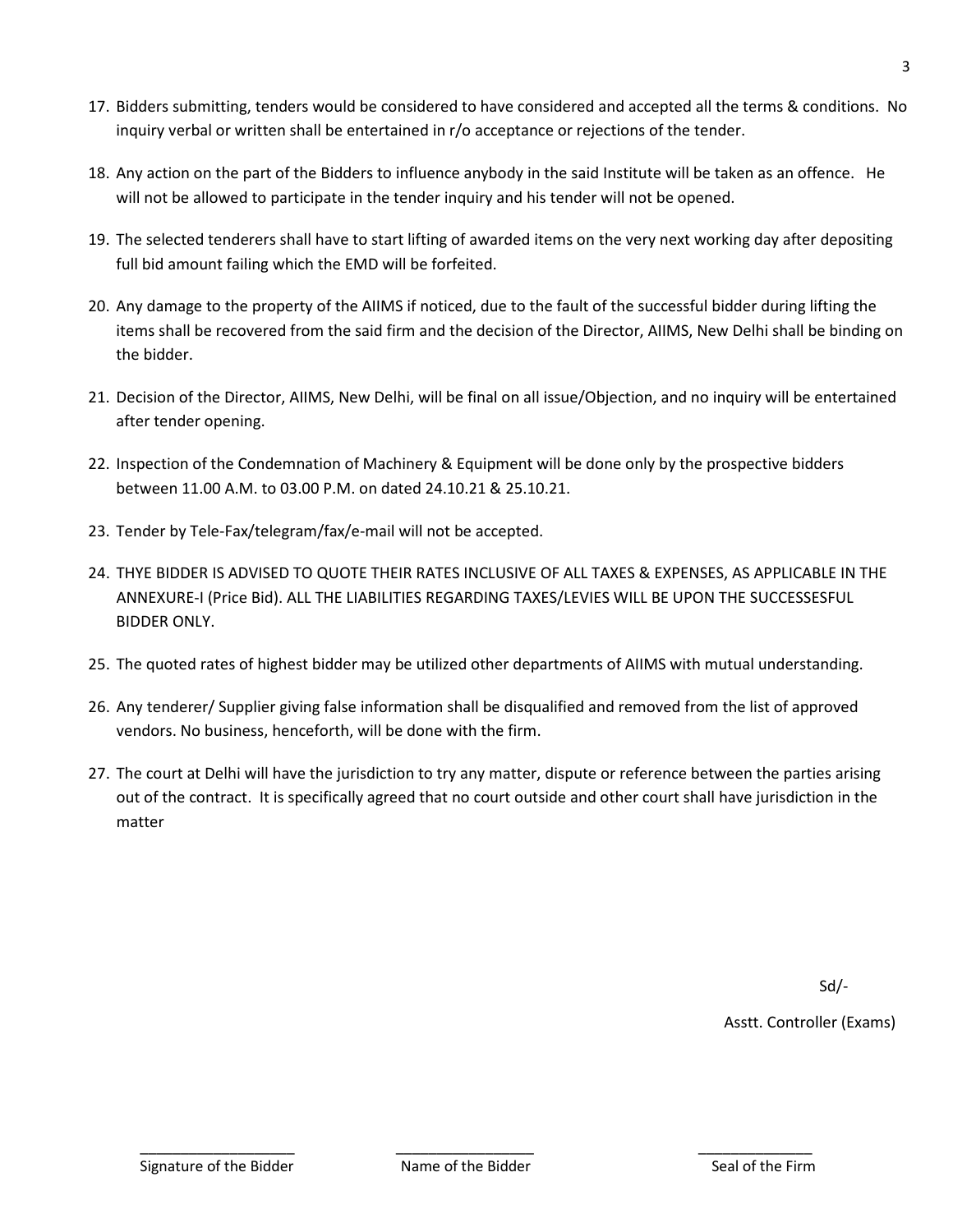Signature of the Bidder

**EXAMINATION SECTION** पहलीमंजिल, कंवर्जस ब्लॉक

1st Floor, Convergence Block

[SCHEDULE-'A']

Tender no.: F.No.04/Condemnation/Exam. Sec./2021-22

File No.: F.No.04/Condemnation/Exam. Sec./2021-22

Name & Address of the Partvin whosethe tender form has been issued

HOD, Department of........................

All India Institute of Medical Sciences.

Ansari Nagar, New Delhi - 110608

(Seal of the officer)

- 1. I/We hereby submit our tender for the disposal of condemned Machinery Equipment (M&E), Furniture Items and Computer Peripherals.
- 2. I/We now enclosed herewith the FDR/Bank Guarantee/ DD No. ................ Dtd. ...............

for Rs. 1000/- drawn in favour of the "Director, AllMS, New Delhi" towards EMO/Bid Security. Tenders without EMO/Bid Security shall be summarily rejected.

- 3. I/We hereby agree to all the terms and conditions, stipulated by AIIMS (enclosed) in this connection including delivery, penalty etc.
- 4. I/We have noted that over written entries shall be deleted unless duly out & re-writtenand initialed. Tenders are duly signed (No thumbs impression should be affixed).
- 5. I/We undertake to sign the contract agreement if required within 10 (Ten days) from the issue of the latter of acceptance, failing which my/our security money deposited may be forfeited and my/our name may be removed from the list of suppliers at the AIIMS, New Delhi-29.
- 6. I/We have gone through all terms and conditions of the tender documents before submitted the same.
- NOTE: ALL TERMS & CONDITIONS SUCH AS RATES AND GST ETC. HAS BEEN INDICATED SEPARATELY IN THE QUOTATION.

Yours Faithfully

Signature of Tenderer with full Address.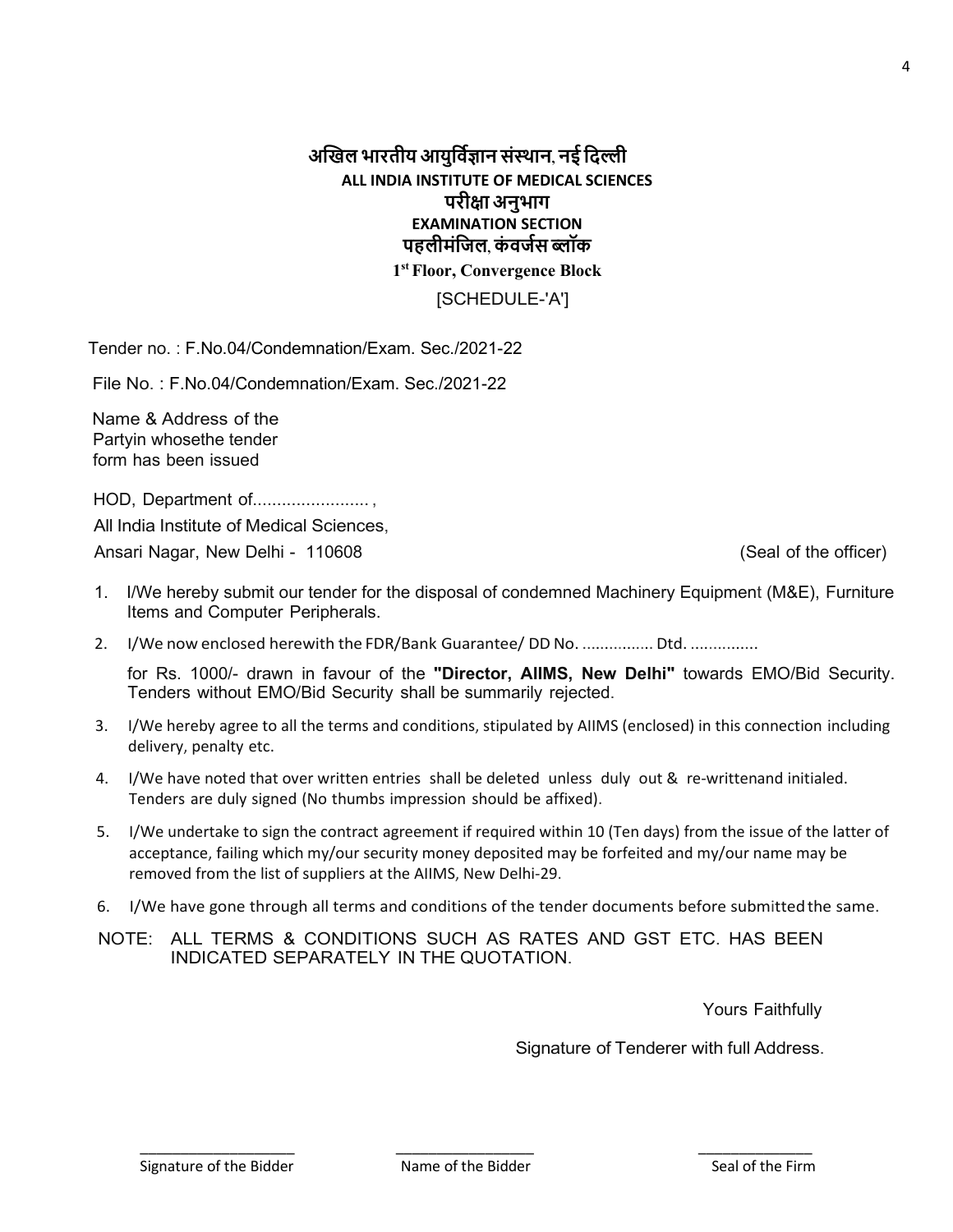## ANNEXURE-1 (Price Bid)

(On The Letter Head of the Bidder)

Price quoted for all items as per detail given in Annexure-1

Amount ( in figure)\_\_\_\_\_\_\_\_\_\_\_\_\_\_\_\_\_\_\_\_\_\_\_\_\_\_\_\_\_\_

Amount ( in word)\_\_\_\_\_\_\_\_\_\_\_\_\_\_\_\_\_\_\_\_\_\_\_\_\_\_\_\_\_\_

| Sr. | Description                         | <b>MAKE &amp; MODEL</b>   | YEAR OF                 | <b>RESERVE PRICE</b> | <b>QUANTITY</b> |
|-----|-------------------------------------|---------------------------|-------------------------|----------------------|-----------------|
| No. |                                     |                           | <b>PURCHAE</b>          |                      |                 |
| 1.  | Monitor-1                           | HCLLM-725                 | More than 5 year<br>old | 10                   | $\mathbf{1}$    |
| 2.  | Monitor(2-3)                        | LM-725                    | More than 5 year<br>old | 20                   | $\overline{2}$  |
| 3.  | Monitor (4-9)                       | HPL1706                   | More than 5 year<br>old | 60                   | 6               |
| 4.  | Monitor 1                           | Vintorn, Mastermind       | More than 5 year<br>old | 10                   | $\mathbf{1}$    |
| 5.  | Keyboard with Mouse<br>$(KB-1)$     | Zenith                    | More than 5 year<br>old | $\overline{2}$       | $\mathbf{1}$    |
| 6.  | Keyboard with Mouse (2-<br>4)       | U Max                     | More than 5 year<br>old | 6                    | $\mathbf{1}$    |
| 7.  | Keyboard with Mouse<br>(KB3-9)      | HP                        | More than 5 year<br>old | 14                   | $\overline{7}$  |
| 8.  | Keyboard with Mouse KB<br>$(10-14)$ | <b>HCL</b>                | More than 5 year<br>old | 10                   | 5               |
| 9.  | Keyboard KB (15-38)                 |                           | More than 5 year<br>old | 48                   | 24              |
| 10. | CPU (1-28)                          | <b>CPU</b>                | More than 5 year<br>old | 56                   | 28              |
| 11. | Scanner (SC1-2)                     | FL-4340C Duplexs LIPI2250 | More than 5 year<br>old | 20                   | $\overline{2}$  |
| 12. | Serial Printer (SP1-3)              | HP Laser Jet              | More than 5 year<br>old | 30                   | $\overline{3}$  |
| 13. | Printer (P1-11)                     | ANISD 9001 Boisb-0406-02  | More than 5 year<br>old | 55                   | 11              |
| 14. | <b>UPS (1-29)</b>                   | <b>UPS</b>                | More than 5 year<br>old | 145                  | 29              |
| 15. | Monitor                             | <b>HP</b>                 | 2014                    | 70                   | $\overline{7}$  |
| 16. | Monitor                             | <b>HCL</b>                | 2009                    | 20                   | $\overline{2}$  |
| 17. | Keyboard                            | HP                        | 2016                    | 14                   | $\overline{7}$  |
| 18. | Keyboard                            | <b>HCL</b>                | 2013                    | 8                    | $\overline{4}$  |
| 19. | Keyboard                            | Logitech                  | 2014                    | $\overline{2}$       | $\mathbf{1}$    |
| 20. | CPU                                 | <b>HP</b>                 | 2014                    | $\overline{3}$       | $\overline{3}$  |